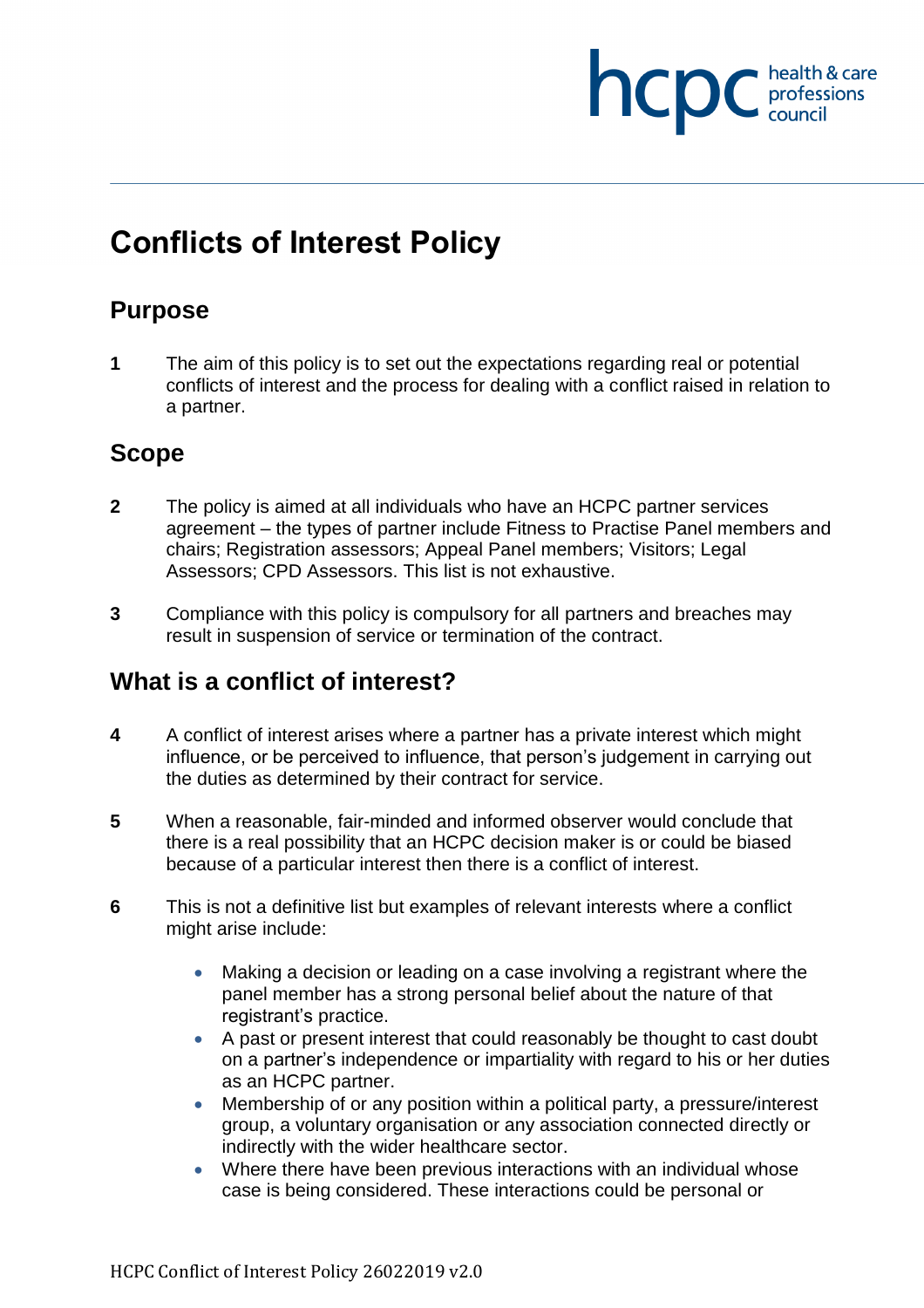professional. Knowing of the individual would not necessarily be considered a conflict of interest.

 Where a partner's immediate family member, close friend or colleague is attending or has recently graduated from an institute that they have been asked to visit as part of their provision of service.

#### **The aims of the Conflicts of Interest Policy**

- **7** Our conflicts of interest policy is designed to ensure that our work is carried out free from improper influence and that it is independent, fair and devoid of bias and must be seen to be so.
- **8** As we are responsible for promoting and setting standards of conduct among registrants, as well as making decisions about registrants whose fitness to practise may be impaired, our own conduct both as an organisation and as individuals must reflect the highest standards.

#### **How does the policy apply in practice?**

- **9** This policy sets out how we should manage conflicts of interest and related matters.
- **10** The HCPC does not wish to collect or retain private information about its partners' interests unless it is relevant to their role or an aspect of their role within the HCPC.
- **11** It is the responsibility of all partners not to put themselves or the work of the HCPC in a position where there is a conflict between the duties required as set out in the contract and their own private interests.
- **12** Panel members, chairs or legal assessors may not appear as advocates or lay representatives for HCPC registrants during the period of their appointment by HCPC.
- **13** Partners must avoid making decisions or handling matters where they have interests that might influence, or be perceived as influencing their judgement.

#### **Register of interests**

**14** On appointment to the HCPC all partners will be asked to complete a declaration of interest form. This will be retained in a central Register of Interests and must be completed at the point of engagement of services. It is the responsibility of the partner to keep the Register of Interests up to date and notify the HCPC of any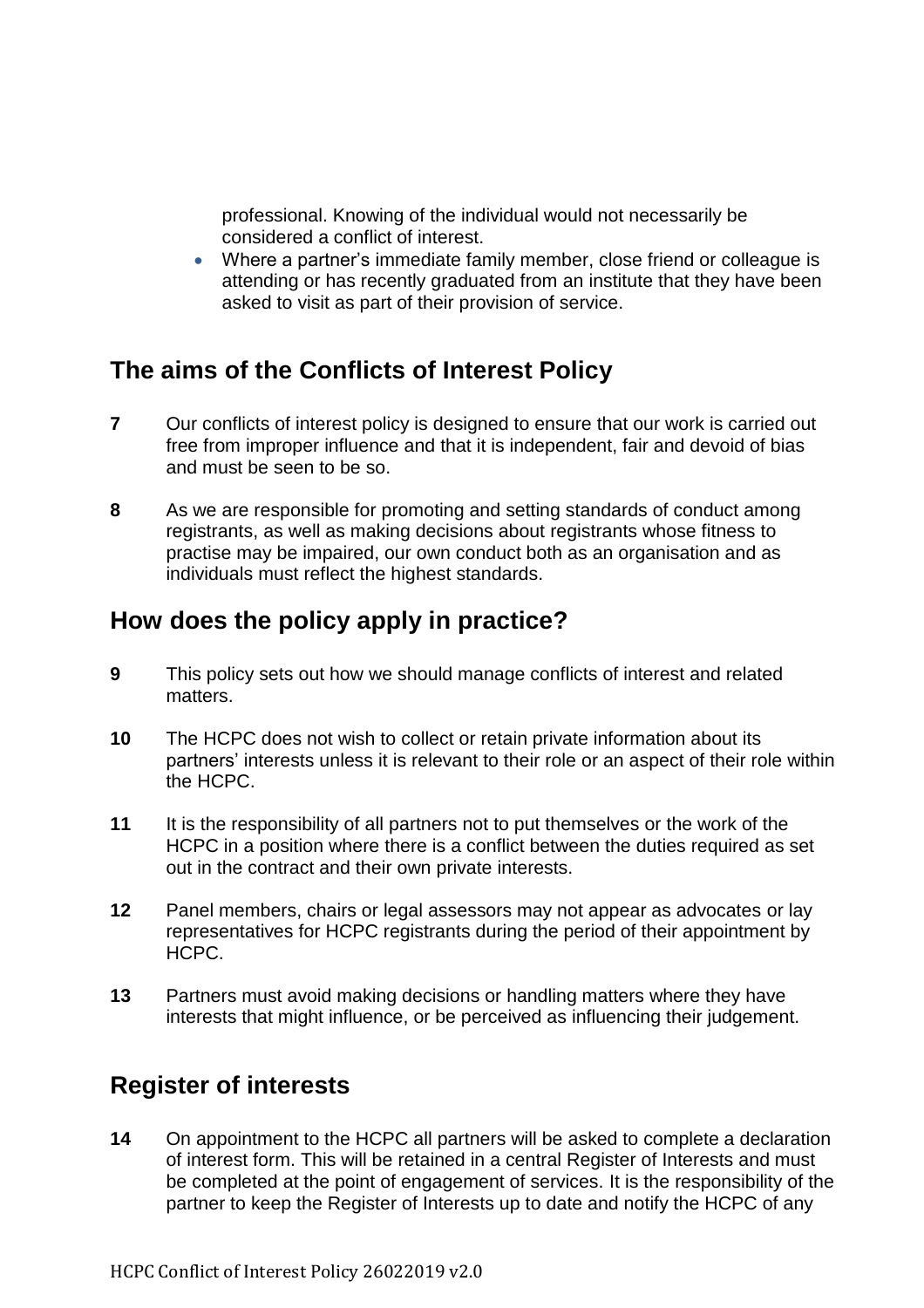relevant changes of circumstance. The HCPC also reserves the right to review this information on an annual basis asking all partners to ensure that the information is up-to-date.

- **15** The partner will need to consider whether any past or present interest or association with any person or body or any fact or matter (whether entailing an association with any person or otherwise) of whatsoever nature might reasonably be expected to give rise to a conflict of interest or the suspicion of a conflict. The conflict might arise where an interest might influence or be perceived to influence the partner's judgement in carrying out his or her function – for example as a panellist, whether as to his or her independence, impartiality or in any other way.
- **16** The partner has a responsibility at all times to advise the HCPC of any appointments or changes to their personal circumstances which may in turn cause potential conflicts of interest.
- **17** If at any time in the course of their provision of services a partner recognises a potential conflict they must advise the operational manager and/or the Partner manager.
- **18** Where there is a potential conflict of interest, the operational manager and/or the Partner manager will agree with the partner what if any action should be taken. In many cases this is likely to mean that the partner will be asked to stand down for the particular activity that they have been asked to undertake. Plainly, the sooner the potential conflict is identified and an assessment made the better.
- **19** This information may be made public if there has been improper influence as result of the conflict of interest or there is a legal obligation to disclose it.